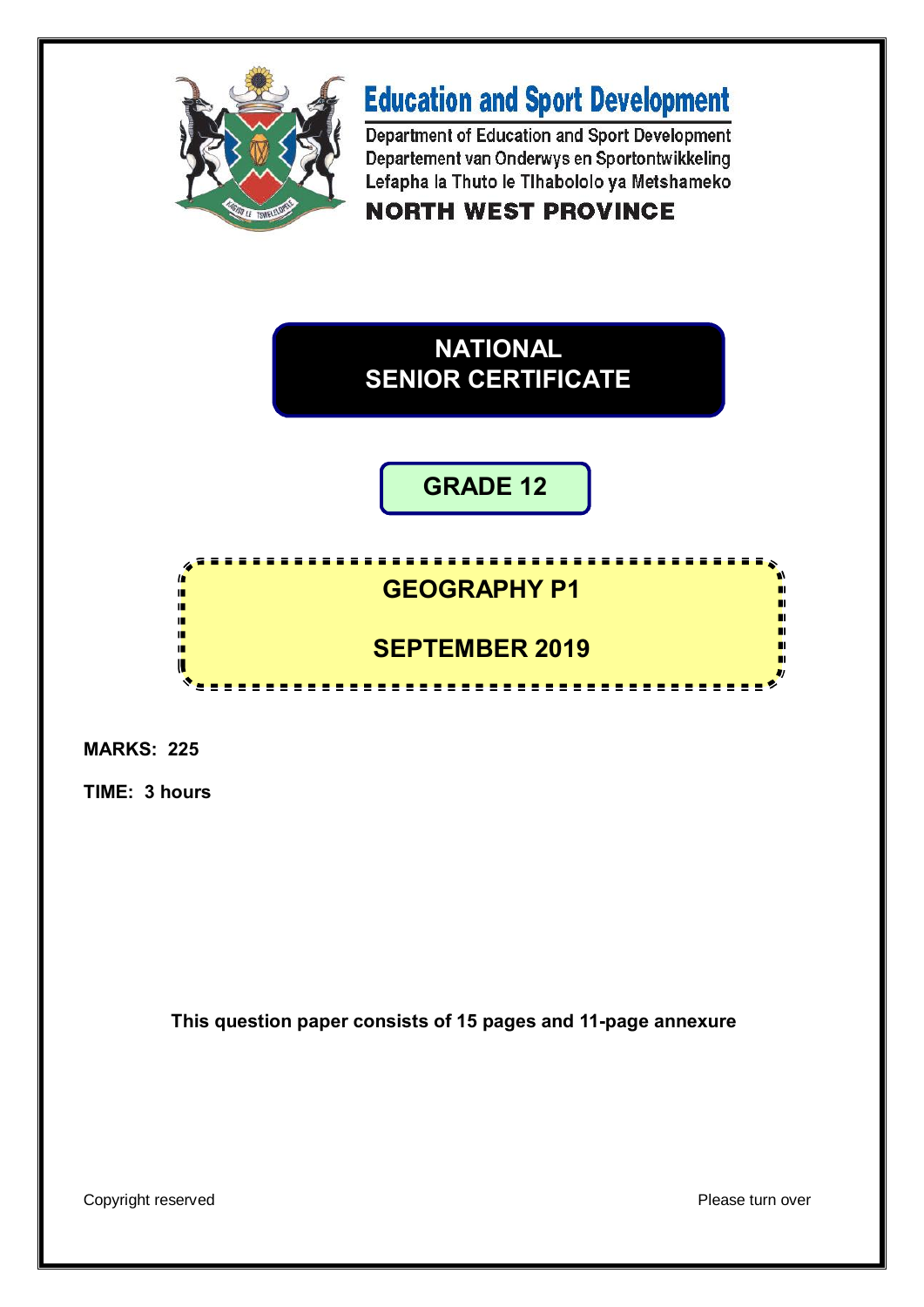#### **INSTRUCTIONS AND INFORMATION**

- 1. This question paper consists of FOUR questions.
- 2. Answer ANY THREE questions of 75 marks each.
- 3. All diagrams are included in the ANNEXURE.
- 4. Leave a line between the subsections of questions answered.
- 5. Start EACH question at the top of a NEW page.
- 6. Number the answers correctly according to the numbering system used in this question paper.
- 7. Number the answers in the centre of the line.
- 8. Do NOT write in the margins of the ANSWER BOOK.
- 9. Draw fully labelled diagrams when instructed to do so.
- 10. Answer in FULL SENTENCES, except when you must state, name, identify or list.
- 11. Write neatly and legibly.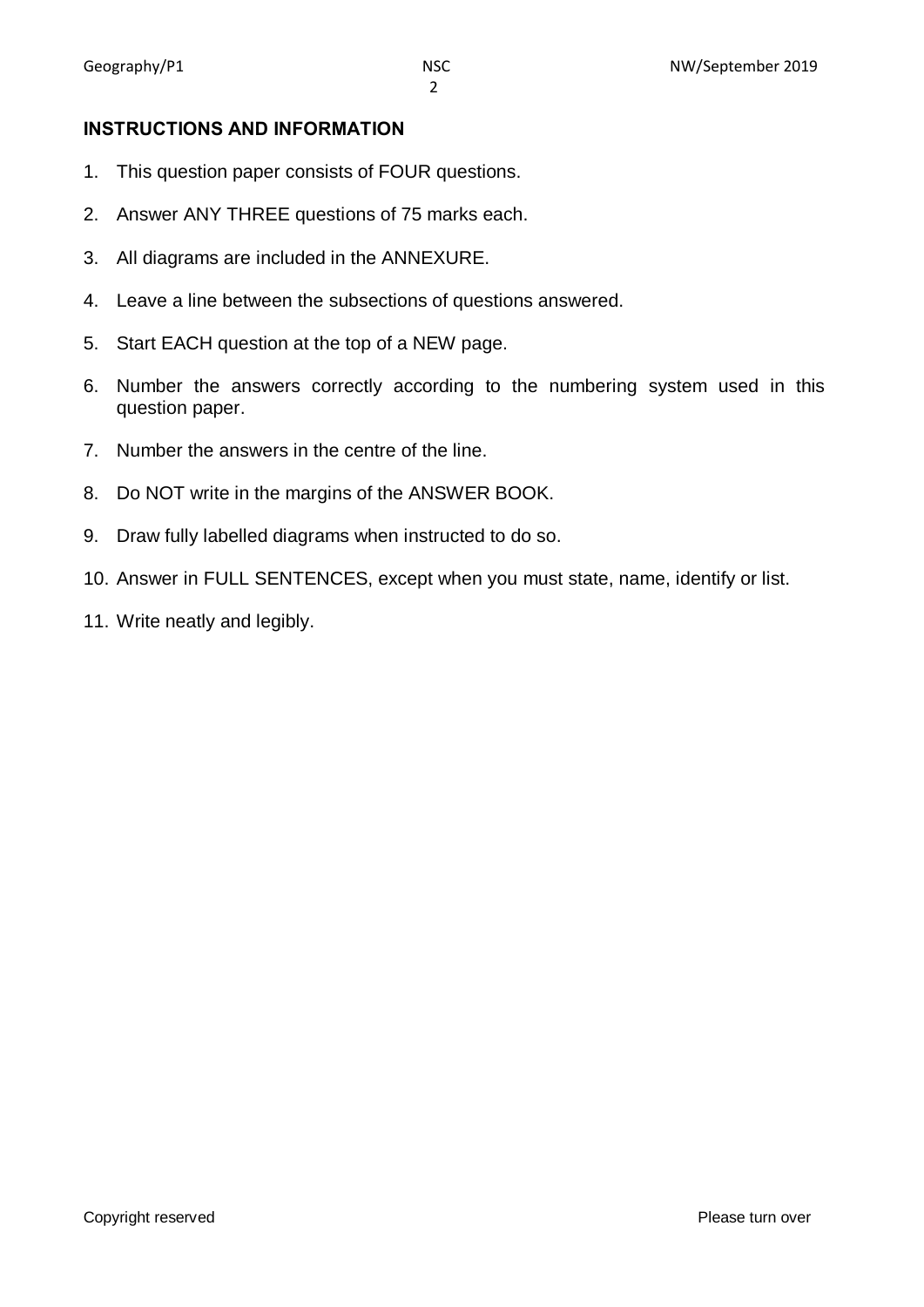### **SECTION A: CLIMATE, WEATHER AND GEOMORPHOLOGY**

#### **QUESTION 1**

- 1.1 Refer to FIGURE 1.1 showing berg winds. Various options are provided as possible answers to the following questions. Choose the answer and write only the letter  $(A, D)$  next to the question number  $(1.1.1, 1.1.7)$ in the ANSWER BOOK, e.g. 1.1.8 D
	- 1.1.1 Berg wind conditions prevail in South Africa during  $\ddot{\text{o}}$ 
		- A late autumn/winter.
		- B spring.
		- C autumn.
		- D late spring.
	- 1.1.2. The interaction between the Kalahari high and  $\tilde{\sigma}$  gives rise to berg winds.
		- A Coastal low
		- B warm fronts<br>C occluded fro
		- occluded fronts
		- D the cold Benguela current
	- 1.1.3 The air movement associated with the Kalahari high-pressure cell is  $\ddot{\text{o}}$ 
		- A subsiding, diverging and rotating in a clockwise direction.
		- B rising, diverging and rotating in an anticlockwise direction.
		- C rising, converging and rotating in a clockwise direction.<br>D subsiding diverging and rotating in an anticlockwise direct
		- subsiding, diverging and rotating in an anticlockwise direction.
	- 1.1.4 As the air subsides from the plateau and down the escarpment, it heats at the  $\ddot{\text{o}}$ 
		- A Dry Adiabatic lapse rate.
		- B Wet Adiabatic lapse rate.
		- C Wet and Dry lapse rate.
		- D 30°C for every 100m.
	- 1.1.5 Berg winds in Western Cape are associated with  $\tilde{o}$  conditions.
		- A dry
		- B warm
		- C cold
		- D hot and dry
	- 1.1.6 The hazard that is associated with berg winds are  $\ddot{\text{o}}$ 
		- A drought.
		- B veld fires.
		- C floods.
		- D storm surges.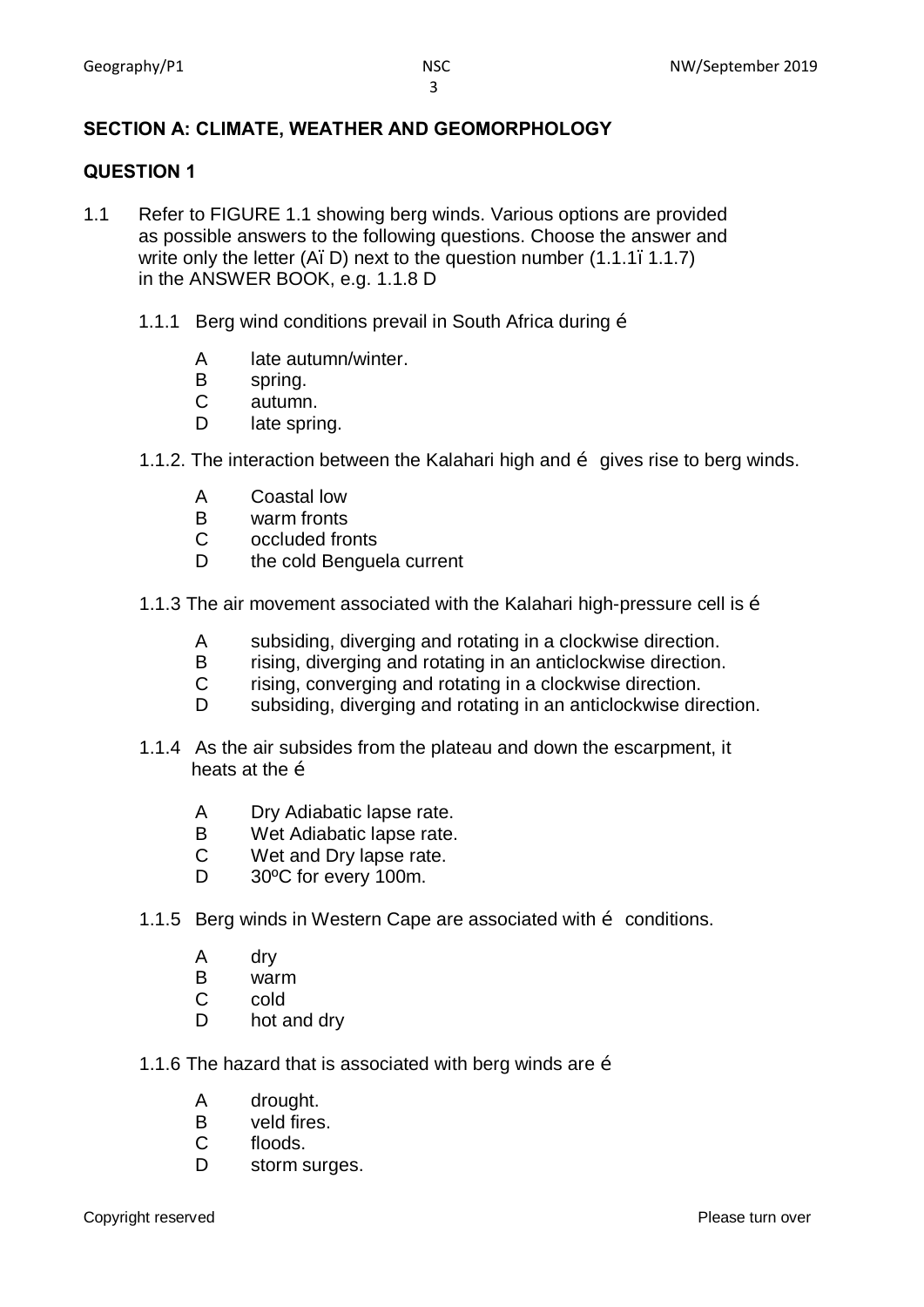- 1.1.7 The weather system that usually follows a berg wind is a  $\ddot{\text{o}}$ 
	- A tropical cyclone.
	- B occluded front.
	- C warm front.
	- $D$  cold front. (7 x 1) (7)
- 1.2. Choose the correct word(s) from those given in brackets. Write only the word(s) next to the question number (1.2.1–1.2.8) in the ANSWER BOOK.
	- 1.2.1 The underlying rock type of the radial drainage pattern is (igneous/metamorphic) rock.
	- 1.2.2 (Dendritic/trellis) drainage pattern form on uniform resistant rock.
	- 1.2.3 Rectangular drainage pattern is found in the regions that have undergone (faulting/warping).
	- 1.2.4 A (radial/deranged) drainage pattern resembles the spokes of a wheel.
	- 1.2.5 A (trellis/dendritic) drainage pattern resembles the branches of a tree.
	- 1.2.6 A (trellis/rectangle) drainage pattern has parallel streams with short tributaries meeting at right angles.
	- 1.2.7 A (radial/deranged) drainage pattern is found in the regions that have been affected by glaciers.
	- 1.2.8 In a (rectangular/trellis) drainage pattern tributaries have frequent  $90^{\circ}$  bends and join other streams at right angles. (8 x 1) (8)

#### 1.3. Study FIGURE 1.3 a synoptic weather map.

|  | 1.3.1 The synoptic weather map represents summer conditions. Give<br>ONE piece of evidence from the synoptic weather map to<br>support the above statement. |                                                                                                                              | $(1 \times 1)$ (1) |
|--|-------------------------------------------------------------------------------------------------------------------------------------------------------------|------------------------------------------------------------------------------------------------------------------------------|--------------------|
|  |                                                                                                                                                             | 1.3.2 With reference to weather phenomenon <b>B</b> :                                                                        |                    |
|  | a)                                                                                                                                                          | State what weather phenomenon <b>B</b> (line) represents on the<br>synoptic weather map.                                     | $(1 \times 2)$ (2) |
|  | b)                                                                                                                                                          | Explain how the weather phenomenon <b>B</b> on the synoptic weather<br>map is formed.                                        | $(2 \times 2)$ (4) |
|  |                                                                                                                                                             | 1.3.3 In a paragraph of approximately EIGHT lines, discuss the<br>impact of weather phenomenon B on farmers in South Africa. | (4 x 2) (8)        |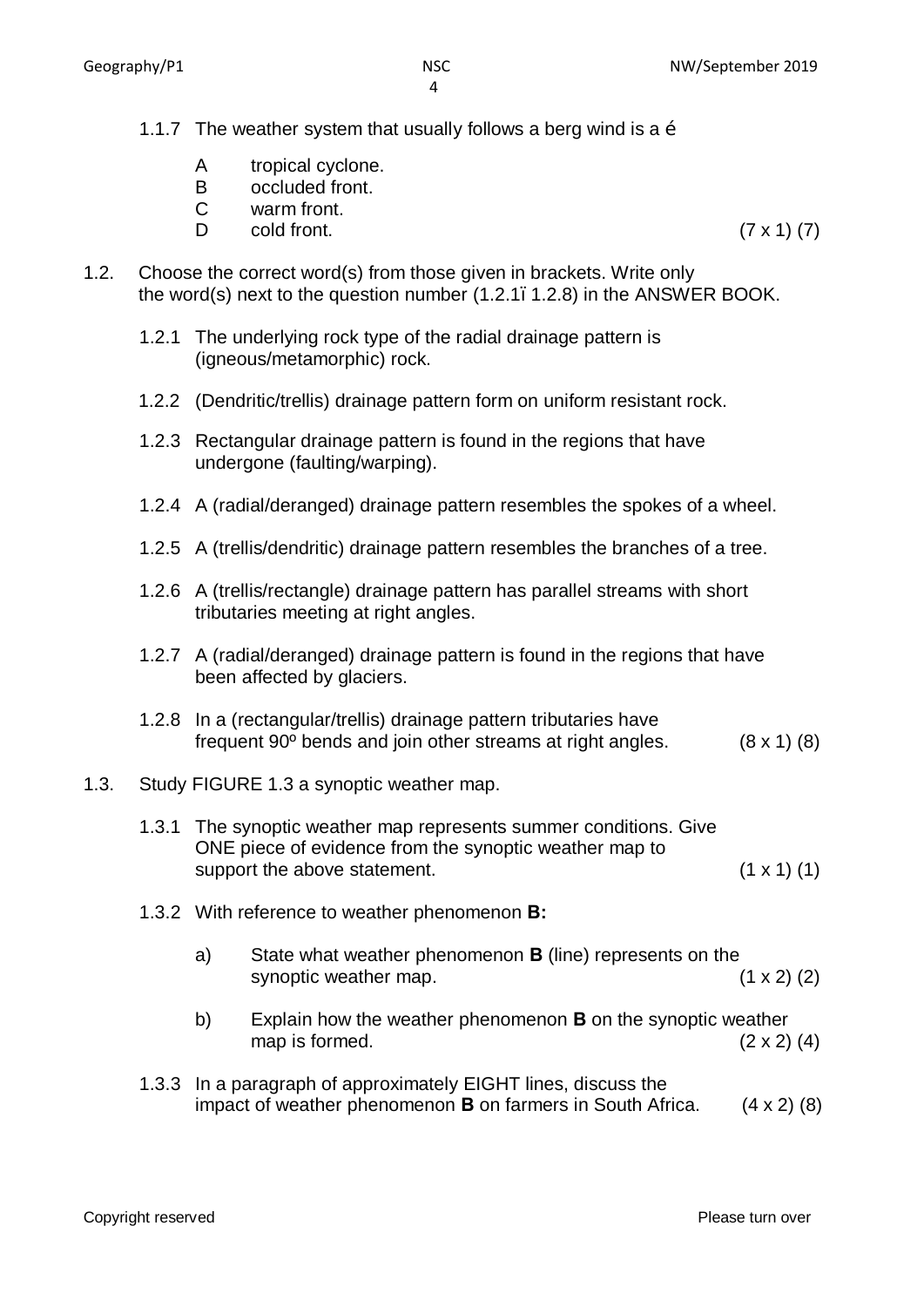1.4. Study FIGURE 1.4 illustrating an urban heat island 1.4.1 Define the concept *urban heat island*. (1 x 1) (1) 1.4.2 Calculate the temperature range between the city centre and the farmland.  $(1 \times 2)$  (2) 1.4.3 Explain TWO reasons from the illustration why this temperature difference occurs.  $(2 \times 2)$  (4) 1.4.4 Propose TWO sustainable strategies that the future city developers should start including in their plans to reduce the increasing temperatures in the city.  $(2 \times 2)$  (4) 1.4.5 Discuss the effects of the feature labelled **A** on human beings. (2 x 2) (4) 1.5. Study FIGURE 1.5, a diagram showing how the cross profile of a river channel changes downstream. 1.5.1 Define the term *cross profile*. (1 x 1) (1) 1.5.2 Name the dimentions shown by a cross profile of a river profile.  $(2 \times 1)$  (2) 1.5.3 Explain TWO characteristics of an ungraded stream. (2 x 2) (4) 1.5.4 In a paragraph of approximately EIGHT lines, discuss why the channel characteristics of a cross profile changes downstream. (4 x 2) (8) 1.6. Study FIGURE 1.6 illustrating a meandering river. 1.6.1 Define the concept *meander*. (1 x 1) (1) 1.6.2 Explain the formation of the feature labelled **C.** (2 x 1) (2) 1.6.3 Discuss the importance of feature **C.** (2 x 2) (4) 1.6.4 Explain what happens to feature **C** when it is cut off from the main river.  $(2 \times 2)$  (4) 1.6.5 Account for the difference in the speed of river flow at feature **A**  and **B** on figure 1.6. (2 x 2) (4) **[75]**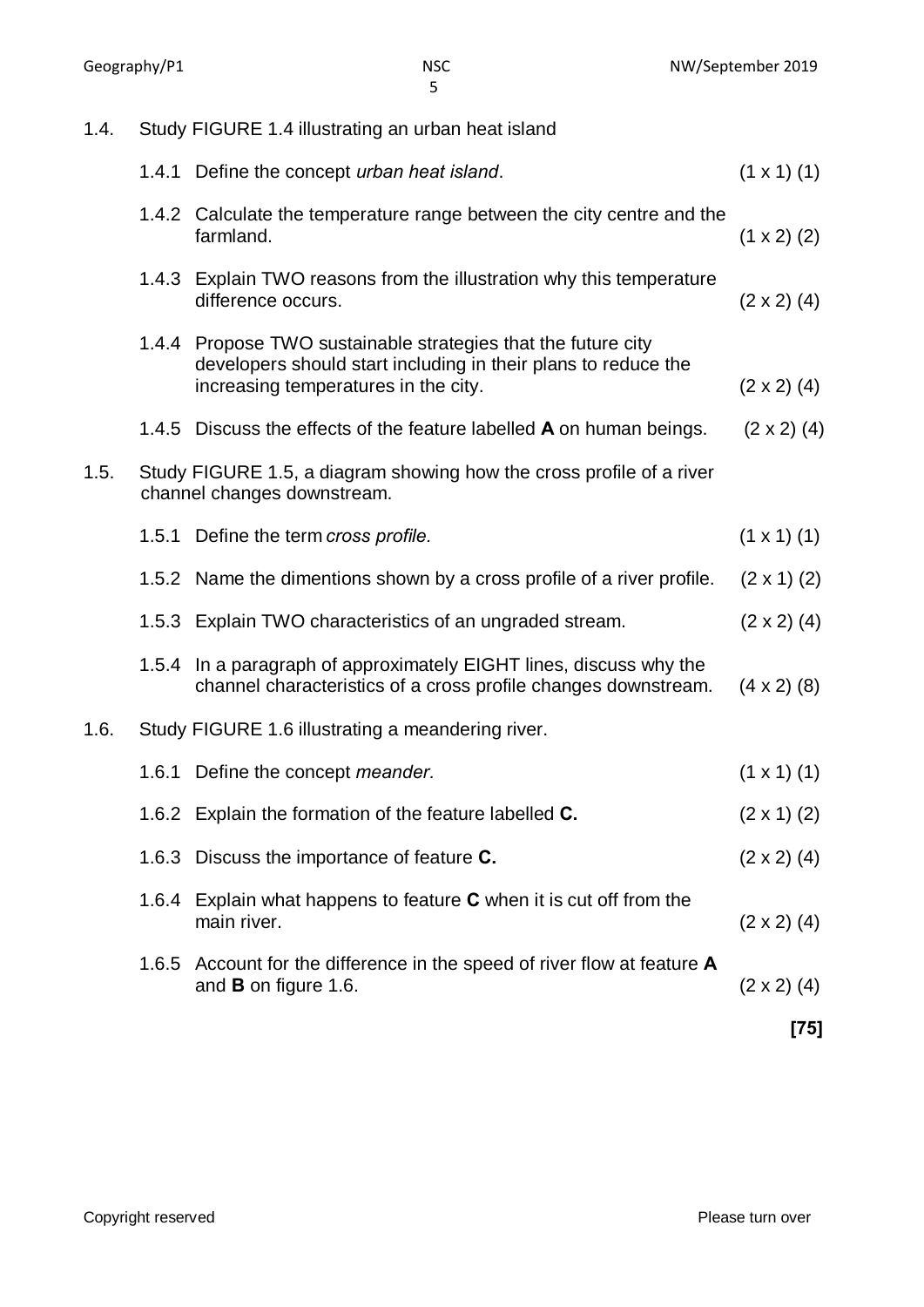#### **QUESTION 2**

2.1. Refer to FIGURE 2.1 showing factors that influence the weather and climate of South Africa. Complete the following sentences by choosing the correct word from the options below. Write down the word next to the question number (2.1.1–2.1.8) in the ANSWER BOOK.

subtropical low; warm Mozambique; cold Benguela; South Indian high; Subtropical high; inversion layer; coastal low; South Atlantic high; stable; cold; unstable

- 2.1.1 The  $\ddot{\text{o}}$  current keeps the east coast of South Africa warmer than the west coast.
- 2.1.2 The  $\ddot{\text{o}}$  pressure cell causes advection fog along the west coast of South Africa.
- 2.1.3 The presence of the Kalahari high pressure cell in the interior of South Africa during winter leads to  $\ddot{\text{o}}$  conditions.
- 2.1.4 The  $\ddot{\text{o}}$  prevent moisture from reaching the interior in winter.
- 2.1.5 The  $\ddot{\text{o}}$  current contributes to the dry arid conditions on the west coast of South Africa.
- 2.1.6 The  $\delta$  fronts are responsible for the winter rainfall at the Cape.
- 2.1.7  $\ddot{\text{o}}$  is the weakest high-pressure cell influencing South African weather.
- 2.1.8 South Africas climate is dominated by the  $\ddot{\text{o}}$  pressure belt.

(8 x 1) (8)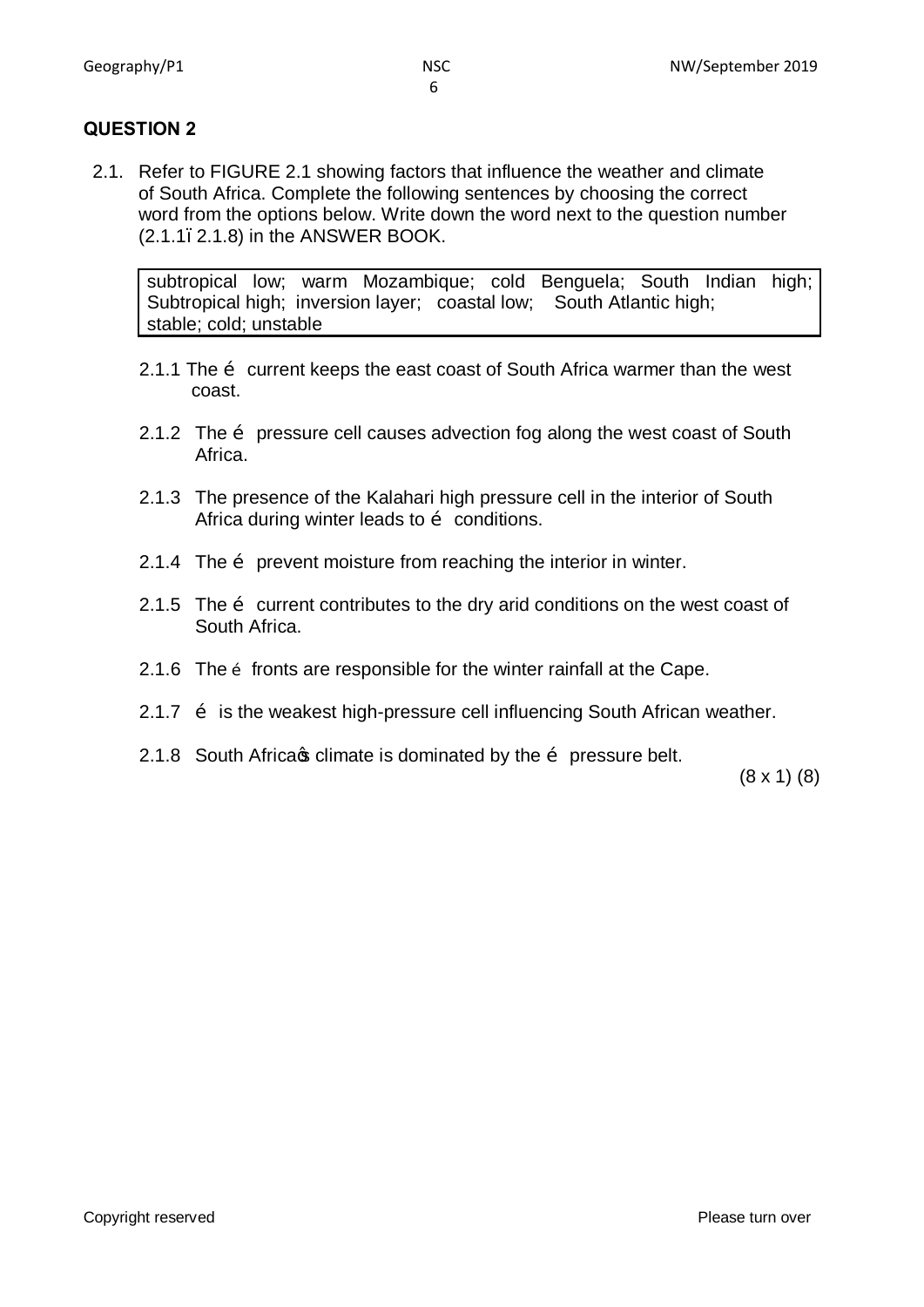2.2. Choose the description from COLUMN **A** that matches the concepts in COLUMN **B**. Write ONLY the letter (A. H) next to the question numbers (2.2.1, 2.2.7) in the ANSWER BOOK, for example 2.2.8 **I**.

| <b>COLUMN A</b>                                                                                                       | <b>COLUMN B</b>               |
|-----------------------------------------------------------------------------------------------------------------------|-------------------------------|
| 2.2.1 The area drained by a river system                                                                              | A antecedent drainage         |
| 2.2.2 River in a desert originating in an area of high<br>rainfall                                                    | B<br>graded river             |
|                                                                                                                       | drainage basin<br>C           |
| 2.2.3 Rivers that only flow after a heavy downpour.                                                                   | drainage density<br>D         |
| 2.2.4 A river that is younger than the underlying<br>rock structure through which it flows                            | Е<br>episodic river           |
| 2.2.5 A smooth concave shape                                                                                          | F<br>watershed                |
| 2.2.6 The ratio between the total length of the streams<br>in the drainage basin to the area of the drainage<br>basin | G<br>superimposed<br>drainage |
| 2.2.7 The high ground separating one drainage<br>basin from another                                                   | Н<br>exotic                   |

$$
(7 \times 1) (7)
$$

2.3. Read the map and extract indicating a weather warning in FIGURE 2.3.

|  | 2.3.1 What is a cold front?                                                                                                                                                                                 | $(1 \times 1)$ (1) |
|--|-------------------------------------------------------------------------------------------------------------------------------------------------------------------------------------------------------------|--------------------|
|  | 2.3.2. Why does the cold front affect the weather of South Africa in<br>winter?                                                                                                                             | $(1 \times 2)$ (2) |
|  | 2.3.3 Explain the possible weather changes that Cape Town is going<br>to experience, due to the cold front.                                                                                                 | $(1 \times 2)$ (2) |
|  | 2.3.4 Discuss what initiated the South African Weather Service to<br>issue this warning?                                                                                                                    | $(1 \times 2)$ (2) |
|  | 2.3.5 Write a paragraph of approximately EIGHT lines discussing the<br>precautionary and management strategies people living along the<br>coastal areas should take to reduce the impact of the cold front. | $(4 \times 2)$ (8) |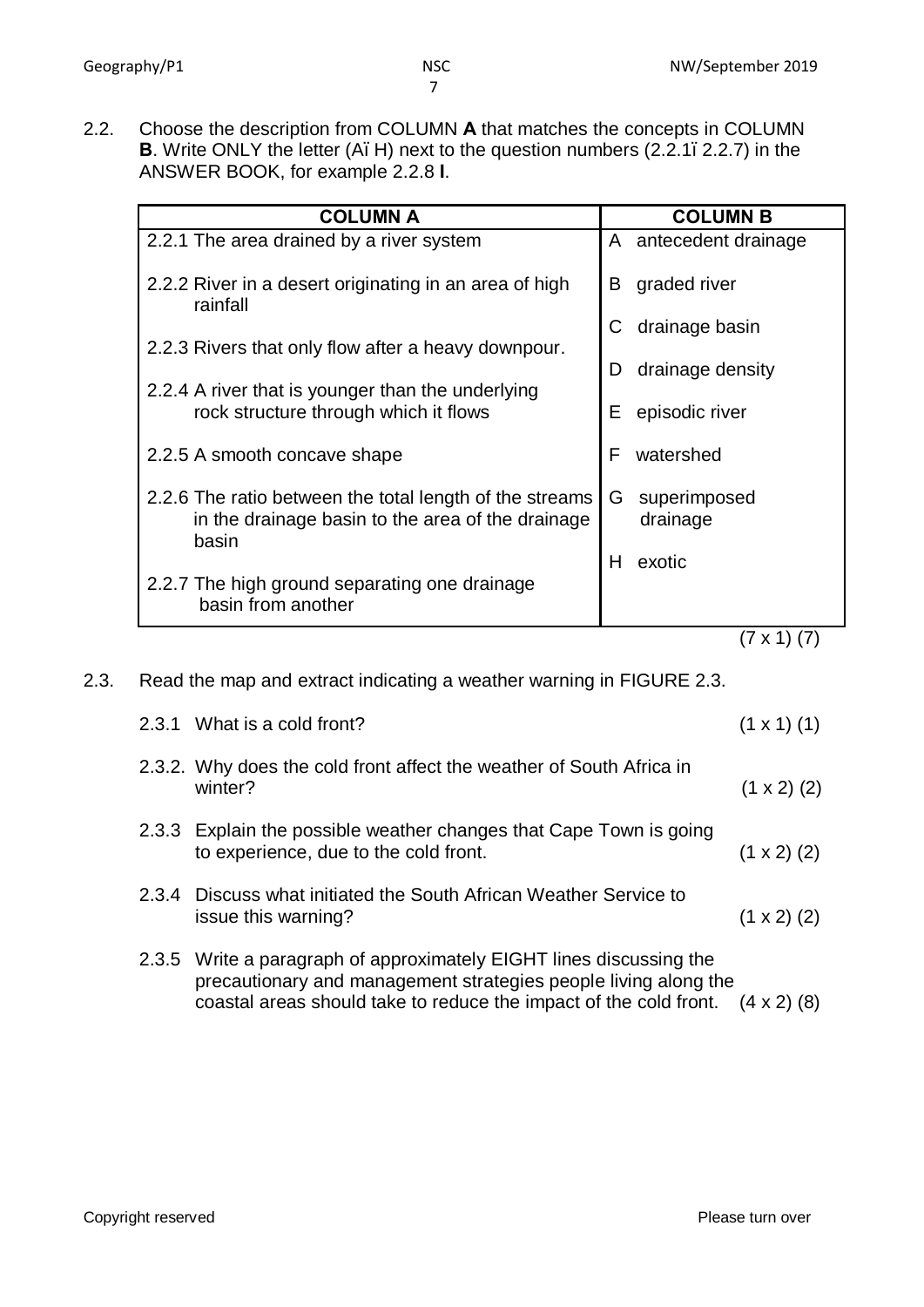2.4. Refer to the FIGURE 2.4 showing a katabatic wind. 2.4.1 Define the concept *katabatic wind*. (1 x 1) (1) 2.4.2 What causes these winds to move in a downslope direction?  $(1 \times 2)$  (2) 2.4.3 Explain the influence of katabatic winds on the location of a settlement.  $(1 \times 2)$   $(2)$ 2.4.4 Discuss how the katabatic wind is responsible for the freezing conditions in the valley.  $(1 \times 2)$  (2) 2.4.5 Explain the formation of radiation fog at the bottom of the valley as indicated in FIGURE 2.4.  $(2 \times 2)$  (4) 2.4.6 Outline TWO major problems the residents living in the valley may face because of the fog.  $(2 \times 2)$  (4) 2.5. Study FIGURE 2.5 illustrating river rejuvenation. 2.5.1 What is river *rejuvenation*? (1 x 1) (1) 2.5.2 State ONE condition that leads to river rejuvenation.  $(1 \times 1)$  (1) 2.5.3 What evidence indicates that river rejuvenation has taken place? (1 x 1) (1) 2.5.4 Describe the change that a river undergoes after rejuvenation.  $(1 \times 2)$  (2) 2.5.5 With reference to river terraces: a) Explain how does rejuvenation form a river terrace?  $(2 \times 2)$  (4) b) Explain the importance of terraces.  $(1 \times 2)$  (2) 2.5.6 Discuss why the rejuvenated landscape is not suitable for economic<br>2)  $(2 \times 2)$  (4) 2.6. Refer to FIGURE 2.6 showing river capture. 2.6.1 Define the term *river capture?* (1 x 1) (1) 2.6.2 Give ONE possible reason from FIGURE 2.6 why river capture has  $occurred in this area.$  (1 x 2) (2) 2.6.3 Explain how the captor stream will encourage more farming to take place on the river banks.  $(2 \times 2)$  (4) 2.6.4 In a paragraph of approximately EIGHT lines discuss the impact of river capture on a settlement along the misfit river.  $(4 \times 2)$  (8)

**[75]**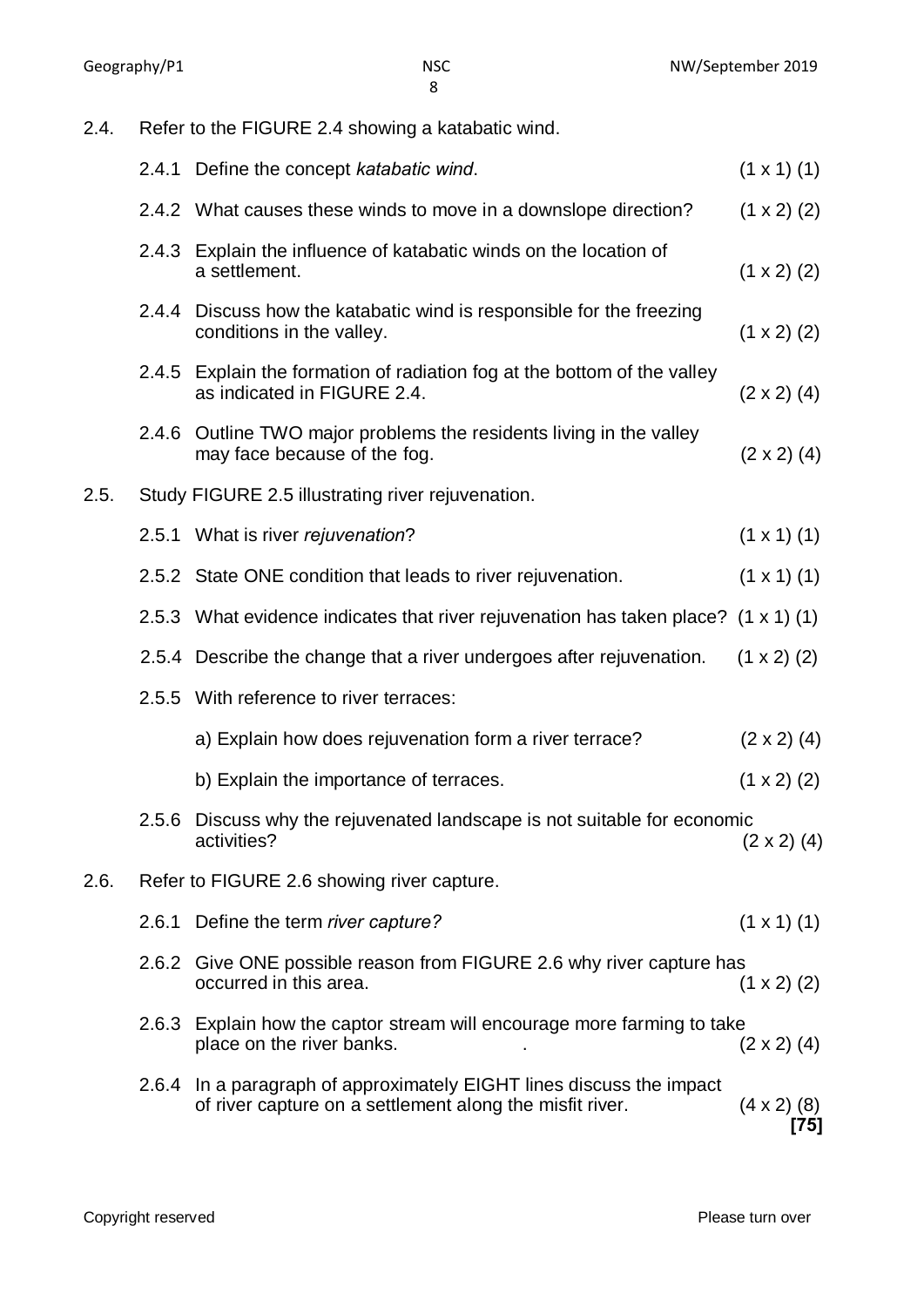#### **SECTION B: RURAL AND URBAN SETTLEMENTS AND SOUTH AFRICAN ECONOMIC GEOGRAPHY**

#### **QUESTION 3**

- 3.1. Various options are provided as possible answers to the following questions. Choose the answer and write only the letter (A, D) next to the question number  $(3.1.1, 3.1.8)$  in the ANSWER BOOK, for example  $3.1.9$  A.
	- 3.1.1 The site of a settlement may be affected by  $\ddot{\text{o}}$ 
		- A drainage.
		- B function.<br>C situation.
		- situation.
		- D population size.
	- 3.1.2 Settlements may be classified according to  $\tilde{o}$ 
		- A building density.
		- B size and complexity.<br>C distance.
		- distance.
		- D profile.
	- 3.1.3 Rural areas are characterised by  $\tilde{o}$  economic activities.
		- A secondary
		- B tertiary<br>C quaterr
		- quaternary
		- D primary
	- 3.1.4 A term that describes the movement of industries away from the centre is called  $\tilde{o}$ 
		- A nationalisation.
		- B agglomeration.
		- D centralisation.
		- D decentralisation.
	- 3.1.5 A small rural nucleated settlement is called  $a$ /an  $\ddot{o}$ 
		- A hamlet.<br>B isolated
		- isolated farmstead.
		- C town.
		- D conurbation.
	- 3.1.6 Settlements may be ranked according to  $\ddot{\text{o}}$ 
		- A number of inhabitants.
		- B number of functions.
		- C building density.
		- D pattern.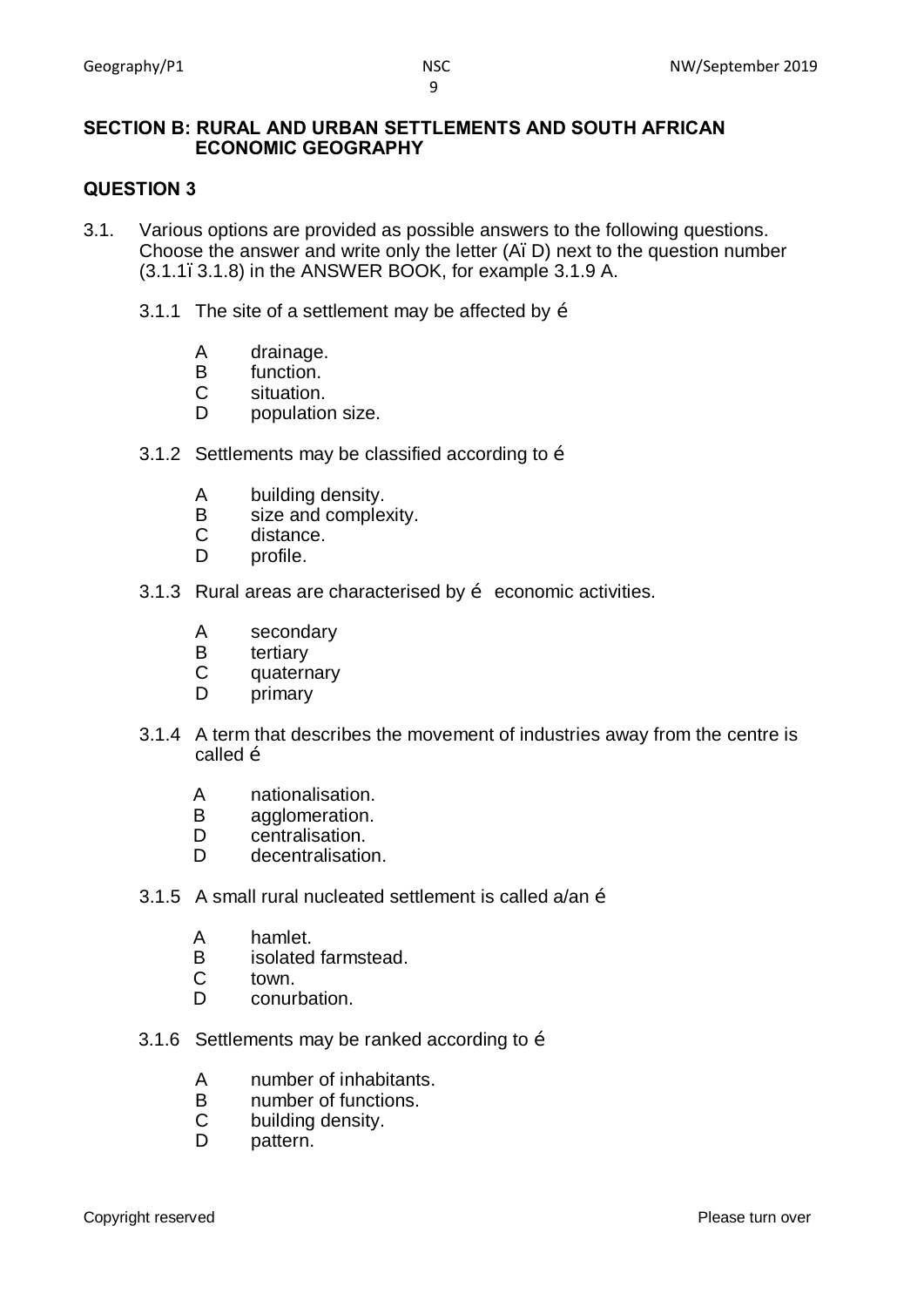- 3.1.7 The Multiple Nuclei Model illustrates  $\ddot{\text{o}}$ 
	- A the different land uses zones using concentric circles around the CBD.
	- B the different land uses using zones wedges around the CBD.
	- C the different land uses zones around a nucleus.
	- D cities in South Africa is different from other countries due to apartheid.
- 3.1.8 Rural-Urban fringe is found  $\ddot{\text{o}}$ 
	- A in the centre of the city.
	- B on the outskirts of the city.
	- C next to the CBD.
	- D next to a residential area. (8 x 1) (8)

3.2. Choose the description from COLUMN **A** that matches the concepts in COLUMN **B**. Write ONLY the letter (A, G) next to the question numbers (3.2.1, 3.2.7) in the ANSWER BOOK for example 3.2.8 **I**.

| <b>COLUMN A</b>                                                         | <b>COLUMN B</b>                                 |
|-------------------------------------------------------------------------|-------------------------------------------------|
| 3.2.1 They are located close to the market                              | A Footloose industry                            |
| 3.2.2 Selling of goods to other countries                               | <b>B</b> Heavy industry                         |
| 3.2.3 They operate through direct marketing<br>e.g. email               | C Export                                        |
|                                                                         | D Bridge/Break of bulk                          |
| 3.2.4 They are located close to the source                              | <b>Industries</b>                               |
| 3.2.5 Change from one mode of transport to<br>another mode of transport | E Motor industries                              |
|                                                                         | F Light industries                              |
| 3.2.6 Large quantities of raw materials are                             |                                                 |
| used, and pollution is generated                                        | <b>G Market Orientated</b><br><b>Industries</b> |
| 3.2.7 Handles small amount of materials                                 |                                                 |
| and does not produce much pollution                                     | <b>H</b> Raw material Orientated<br>Industries  |
|                                                                         |                                                 |

 $(7 \times 1) (7)$ 

3.3. Refer to the FIGURE 3.3 an article on rural development and land reform.

Copyright reserved **Please** turn over 3.3.1 Define the concept of *land reform.* (1 x 1) (1) 3.3.2 Explain how land reform will resolve any one the three issues mentioned in the article.  $(1 \times 2)$  (2) 3.3.3 Discuss why land reform is considered necessary in rural areas? (2 x 2) (4) 3.3.4 Explain TWO factors that benefitted land reform in the Cradock region.  $(2 \times 2)$  (4)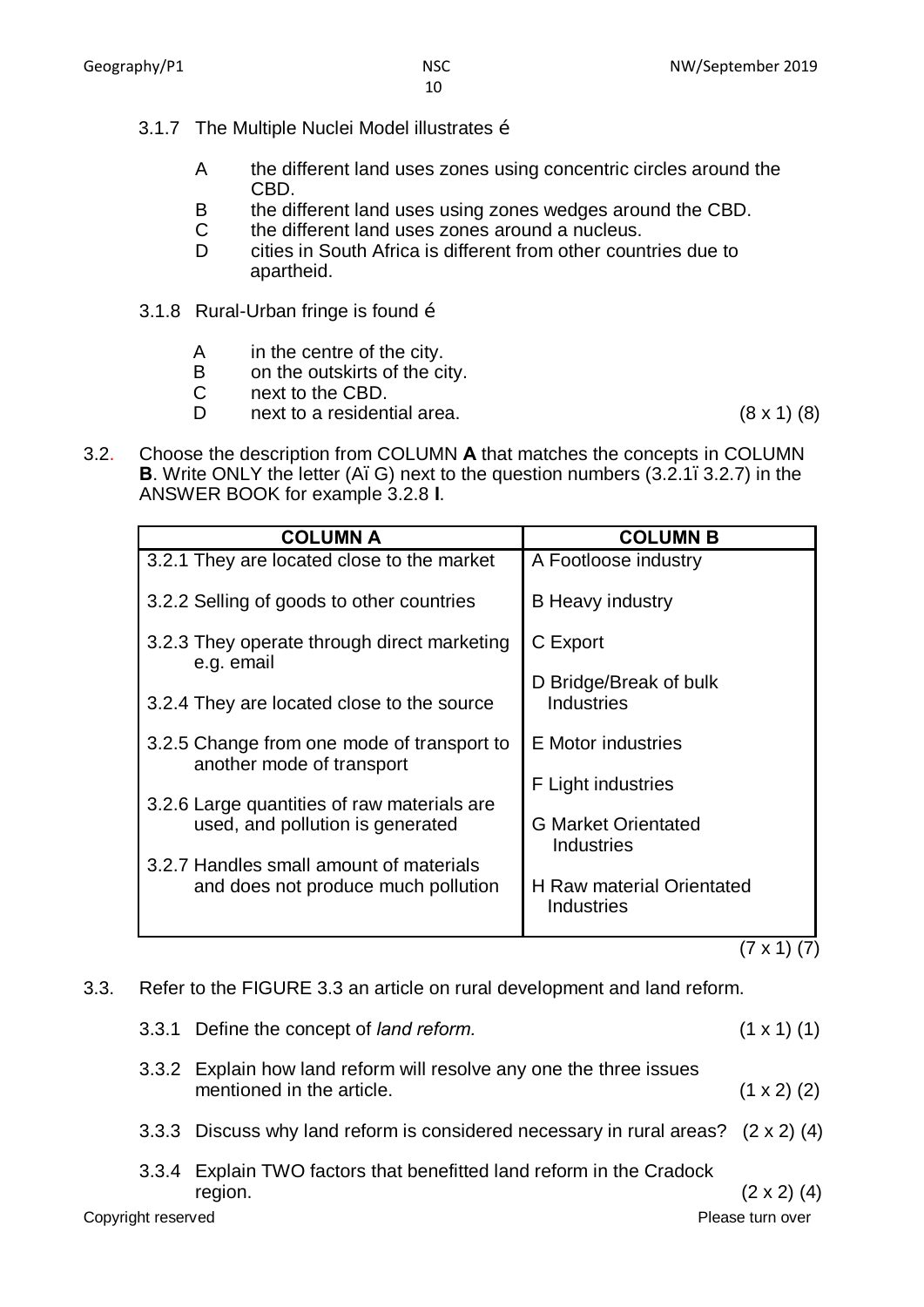|      |       | 3.3.5 Account for a slow land reform processes in South Africa.                                                                                                                                                                        | $(1 \times 2)$ (2) |
|------|-------|----------------------------------------------------------------------------------------------------------------------------------------------------------------------------------------------------------------------------------------|--------------------|
| 3.4. |       | Study FIGURE 3.4 showing the CBD and its characteristics.                                                                                                                                                                              |                    |
|      |       | 3.4.1 Name the street pattern that dominates this CBD.                                                                                                                                                                                 | $(1 \times 1)$ (1) |
|      |       | 3.4.2 Explain TWO disadvantages of the street pattern mentioned in<br>QUESTION 3.4.1.                                                                                                                                                  | $(2 \times 2)$ (4) |
|      |       | 3.4.3 Explain TWO characteristics of the buildings in FIGURE 3.4.                                                                                                                                                                      | $(2 \times 1)$ (2) |
|      |       | 3.4.4 Congestion in cities is a major problem. Suggest ONE way in<br>which cities can reduce traffic congestion?                                                                                                                       | $(1 \times 2)$ (2) |
|      |       | 3.4.5 Urban renewal is a focus of many cities around the world. In a<br>paragraph of approximately EIGHT lines discuss how urban<br>renewal is taking place in major cities like Johannesburg.                                         | $(4 \times 2)$ (8) |
| 3.5. |       | Study FIGURE 3.5 indicating the informal economic sector.                                                                                                                                                                              |                    |
|      |       | 3.5.1 What is the informal economic sector?                                                                                                                                                                                            | $(1 \times 1)$ (1) |
|      |       | 3.5.3 What evidence indicates that informal trading is taking place in<br><b>FIGURE 3.5?</b>                                                                                                                                           | $(1 \times 2)$ (2) |
|      | 3.5.3 | Explain why informal sector employment is dominated by women<br>rather than men.                                                                                                                                                       | $(2 \times 2)$ (4) |
|      |       | 3.5.4. Growth in the informal sector employment tends to be influenced<br>by several negative factors. In a paragraph of approximately<br>EIGHT lines discuss the factors that influence the informal sector<br>employment negatively. | $(4 \times 2)$ (8) |
| 3.6. |       | Study FIGURE 3.6 showing the Platinum Spatial Development Initiative.                                                                                                                                                                  |                    |
|      | 3.6.1 | Quote the name of the existing transport route which links Maputo with<br>Walvis Bay.                                                                                                                                                  | $(1 \times 1)$ (1) |
|      |       | 3.6.2 Explain how the transport route quoted above in QUESTION 3.6.1<br>favour development in Rustenburg area?                                                                                                                         | $(1 \times 2)$ (2) |
|      | 3.6.3 | Explain TWO physical factors that favoured the development of the<br>Platinum SDI.                                                                                                                                                     | $(2 \times 2)$ (4) |
|      |       | 3.6.4 Outline the benefits of developing the Platinum SDI to the local<br>community.                                                                                                                                                   | $(2 \times 2)$ (4) |
|      |       |                                                                                                                                                                                                                                        |                    |

- 3.6.5 Examine the challenges related to the development of the Platinum SDI.  $(2 \times 2)$  (4) **[75]**
	-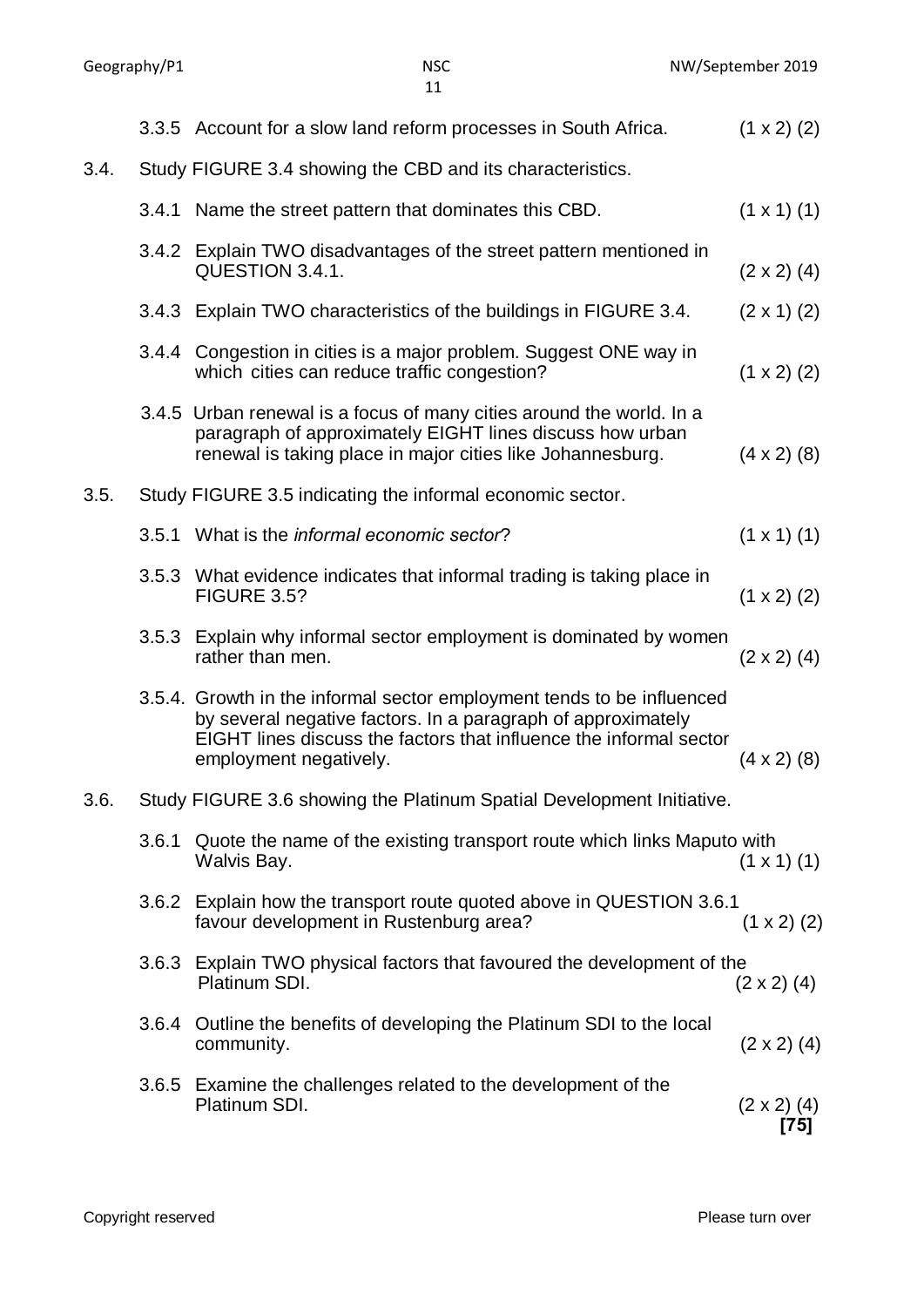#### **QUESTION 4**

4.1. Choose an explanation from COLUMN **A** to match the term in COLUMN **B**. Write only the letter  $(A, H)$  next to the question number  $(4.1.1, 4.1.8)$  in the ANSWER BOOK, for example 4.1.9 **J**.

12

| <b>COLUMN A</b>                                                                                       | <b>COLUMN B</b>        |
|-------------------------------------------------------------------------------------------------------|------------------------|
| 4.1.1 A town that has grown initially due to only one<br>dominant function such as mining             | A. Sphere of influence |
| 4.1.2 When towns expand and merge to form a                                                           | B. Range               |
| continuous built-up area                                                                              | C Threshold population |
| 4.1.3 Keeping the street front of an old building and<br>modernising or rebuilding the interior       | D Specialised town     |
| 4.1.4 Is the maximum distance that people will                                                        | E Conurbation          |
| travel to buy goods or services                                                                       | F Facadism             |
| 4.1.5 A zone surrounding the CBD usually of mixed<br>land-use and where invasion and succession       | G Zone of transition   |
| takes place                                                                                           | H Urban blight         |
| 4.1.6 Minimum number of customers that each service<br>in a settlement needs in order to make profit. | I Central place        |
| 4.1.7 Area from which a business, service or<br>settlement draws its customers                        |                        |
| 4.1.8 An urban settlement which supplies goods and<br>services to the surrounding rural community.    | $\sim$                 |

(8 x 1) (8)

- 4.2. Various options are given as possible answers to the following questions. Choose the answer and write only the letter (A. D) next to the question numbers (4.2.1–4.2.7) in the ANSWER BOOK, e.g. 4.2.8 A.
	- 4.2.1 The example of  $\ddot{o}$  economic activity includes the collection and manipulation of information.
		- A quaternary
		- B tertiary<br>C seconda
		- C secondary<br>D primary
		- primary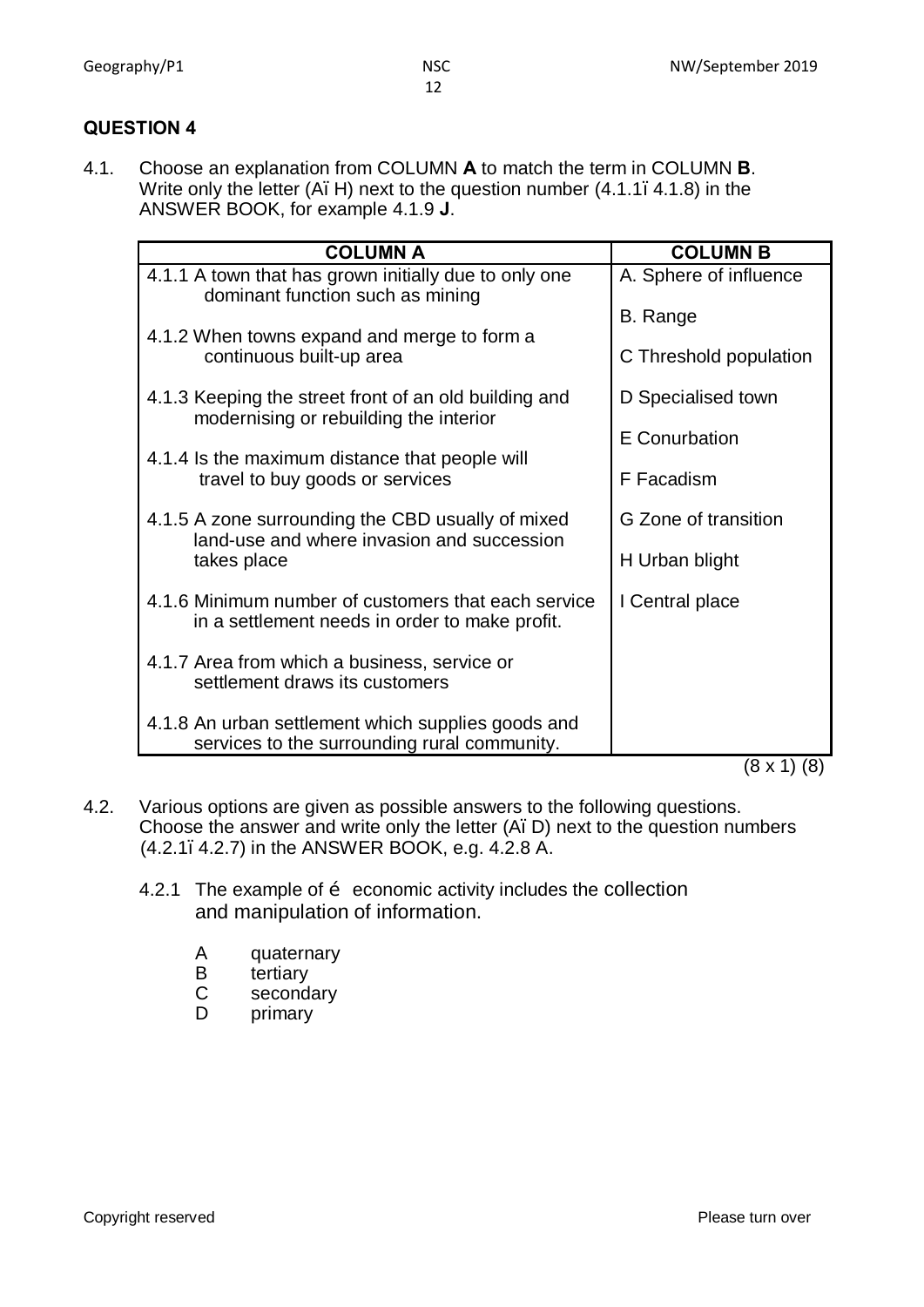- 4.2.2  $\delta$  is a total volume of goods and services produced in a country in one year?
	- A Gross national product
	- B Gross district product<br>C Gross domestic produ
	- Gross domestic product
	- D Gross provincial product
- 4.2.3 This IDZ is seen as a marine engineering hub.
	- A Saldanha Bay
	- B Richards Bay
	- C Walvis Bay
	- D Cape Town
- 4.2.4 The largest aluminium producers and leading manufacturers of heavy machinery is found in  $\ddot{\text{o}}$ 
	- A Cape Town.
	- B. Walvis Bay.
	- C Richards Bay.
	- D Saldahna Bay.
- 4.2.5 Term used to describe the exchange of goods and services between countries.
	- A Exports
	- B. Imports
	- C Trade balance
	- D Trade
- 4.2.6 A term that describes goods that are mainly produced for selling to other countries is referred to as  $\tilde{o}$ 
	- A home market.
	- B import market.
	- C export market.
	- D regional market.
- 4.2.7 The processing of raw materials to increase their value is known as  $\ddot{\text{o}}$ 
	- A primary activity.
	- B secondary activities.
	- C tertiary activities.
	- D quaternary activities. (7 x 1) (7)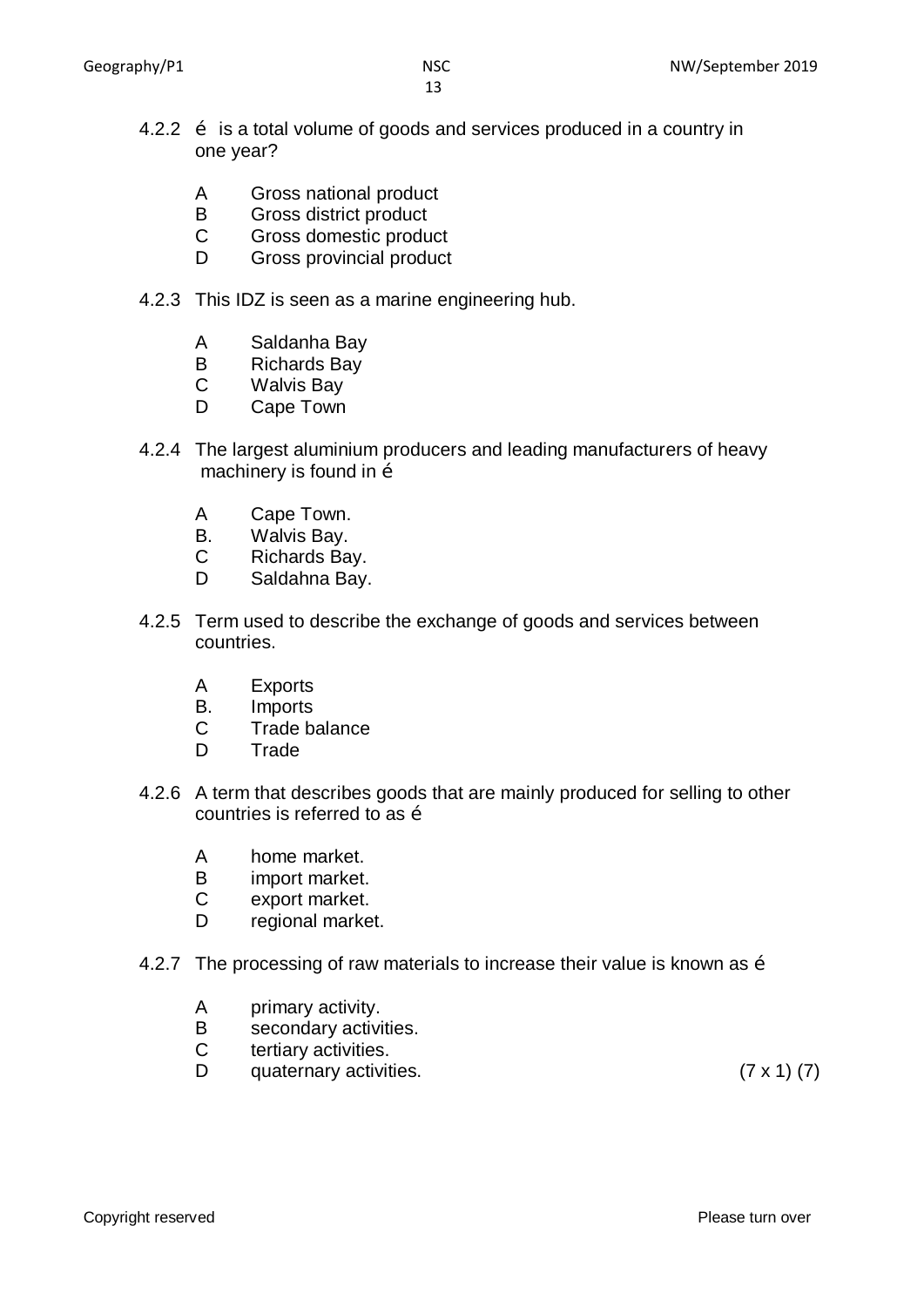$(1 \times 1)$  (1)

 $(2 \times 2)$  (4)

 $(1 \times 2)$  (2)

 $(1 x 2) (2)$ 

 $(1 \times 2)$   $(2)$ 

4.3.4 Explain the factors that have influenced the choice of site **C**. (2 x 2) (4)

 $(1 \times 1)$  (1)

 $(1 x 2) (2)$ 

| 4.3  | Refer to FIGURE 4.3 showing rural informal settlements. |               |                                                                                                                                                  |                      |
|------|---------------------------------------------------------|---------------|--------------------------------------------------------------------------------------------------------------------------------------------------|----------------------|
|      |                                                         |               | 4.3.1 With reference to settlement <b>B:</b>                                                                                                     |                      |
|      |                                                         | a)            | Identify settlement pattern at <b>B</b> .                                                                                                        | $(1 \times 1)$ $(1)$ |
|      |                                                         | b)            | Account for this pattern.                                                                                                                        | $(2 \times 2)$ $(4)$ |
|      |                                                         | $\mathsf{c})$ | Provide ONE reason for your answer in QUESTION 4.3.1(b).                                                                                         | $(1 \times 2)$ (2)   |
|      |                                                         |               | 4.3.2 With reference to settlement A.                                                                                                            |                      |
|      |                                                         | (a)           | Discuss ONE disadvantage of staying at settlement A.                                                                                             | $(1 \times 2)$ $(2)$ |
|      |                                                         |               | 4.3.3 Explain a factor that has influenced the situation of settlement <b>B</b> .                                                                | $(1 \times 2)$ $(2)$ |
|      |                                                         |               | 4.3.4 Explain the factors that have influenced the choice of site C.                                                                             | $(2 \times 2)$ (4)   |
| 4.4. |                                                         |               | Refer to FIGURE 4.4 urbanisation in South Africa from 2007 to 2017.                                                                              |                      |
|      | 4.4.1                                                   |               | Define the concept urbanisation rate.                                                                                                            | $(1 \times 1)$ (1)   |
|      | 4.4.2                                                   |               | In 2017 urbanisation rate was standing at 65.85% in South Africa.<br>Provide possible reason for this.                                           | $(1 \times 2)$ $(2)$ |
|      | 4.4.3                                                   |               | Explain how urban planners must be creative to solve the<br>issues created by urbanisation such as housing shortages in South<br>African cities. | $(2 \times 2)$ (4)   |

4.4.4 In a paragraph of approximately EIGHT lines discuss some sustainable ways to slow down urbanisation. (4 x 2) (8)

#### 4.5. Refer to FIGURE 4.5 showing a map of the main industrial areas in South Africa.

| 4.5.1 Name the industrial area labelled <b>C</b> .                                             | $(1 \times 1)$ (1) |
|------------------------------------------------------------------------------------------------|--------------------|
| 4.5.2 Briefly discuss any THREE factors that have limited industrial<br>development in area C. | $(3 \times 2)$ (6) |
| 4.5.3 Explain any TWO natural factors that promoted industrial<br>development in region C.     | $(2 \times 2)$ (4) |
| 4.5.4 How does industrial growth support the development of<br>South Africacs economy?         | $(2 \times 2)$ (4) |